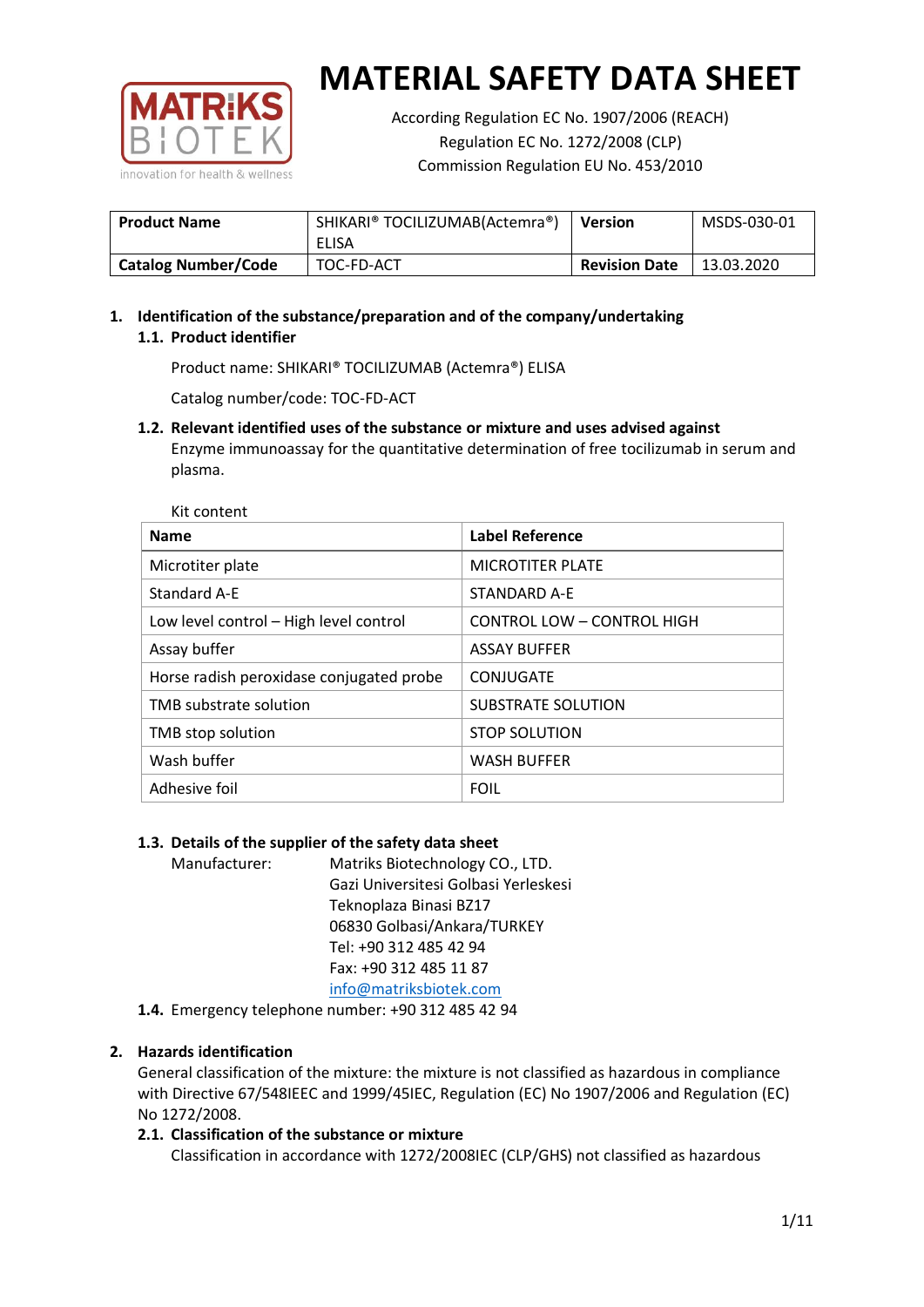

According Regulation EC No. 1907/2006 (REACH) Regulation EC No. 1272/2008 (CLP) Commission Regulation EU No. 453/2010

| <b>Product Name</b>        | SHIKARI® TOCILIZUMAB(Actemra®)<br>ELISA | <b>Version</b>       | MSDS-030-01 |
|----------------------------|-----------------------------------------|----------------------|-------------|
| <b>Catalog Number/Code</b> | TOC-FD-ACT                              | <b>Revision Date</b> | 13.03.2020  |

Classification in accordance with 67/548IEEC and 1999/45IEC (DPD) not classified as hazardous

## **2.2. Label elements**

This product is not under labelling according to Regulation (EC) n. 1272/2008

## **2.3. Other hazards**

Results of PBT and vPvB assessment: The substances in the mixture do not meet the PBT/vPvB criteria according to REACH (content <0,1% w/w), annex XIII; the substances in the mixture are not included in the Candidate List of SVHC.

**Note:** This product is intended for laboratory use by professional uses only. Use appropriate personal protective equipment while working with the reagents provided.

## **3. Composition/information on ingredients**

#### **3.1. Substances**

| <b>Stop Solution</b>               |                                                                                                                           |
|------------------------------------|---------------------------------------------------------------------------------------------------------------------------|
| Ingredient                         | Hydrochloric Acid (HCL) Index No. 017-002-01-X                                                                            |
| CAS No (EC No)                     | 7647-01-0(231-595-7)                                                                                                      |
| Containing Conc. (%)               | <5,0* (Dilution is not classified as hazardous<br>according to the European Regulation<br>67/548/EEC and 1272/2008/EC)    |
| form)                              | Classification according to regulation (EC) No 1272/2008 (CLP) (related to the concentrated                               |
| Hazard Class and Category Codes(s) | Skin Corr. 1B STOT SE 3                                                                                                   |
| Hazard Statement Code(s)           | H314, H335                                                                                                                |
| Pictogram, Signal Word Code(s)     | GHS05, GHS07, Dgr                                                                                                         |
| Specific Conc. Limits, M-factors   | Skin Corr. 1B; H314: C≥25%<br>Skin Irrit. 2; H315: 10%≤C<25 %<br>Eye Irrit. 2, H319: 10%≤C<25 %<br>STOT SE 3; H355: C≥10% |
| Directive 67/548/EEC               | C; R34-37: C≥25%<br>Xi; R36/37/38: 10%≤C<25%                                                                              |

#### **3.2. Mixtures**

| <b>Standards, Controls, Assay Buffer</b> |                                     |
|------------------------------------------|-------------------------------------|
| Ingredient                               | Sodium Azide Index no. 011-004-00-7 |
| CAS No (EC No)                           | 26628-22-8 (247-852-1)              |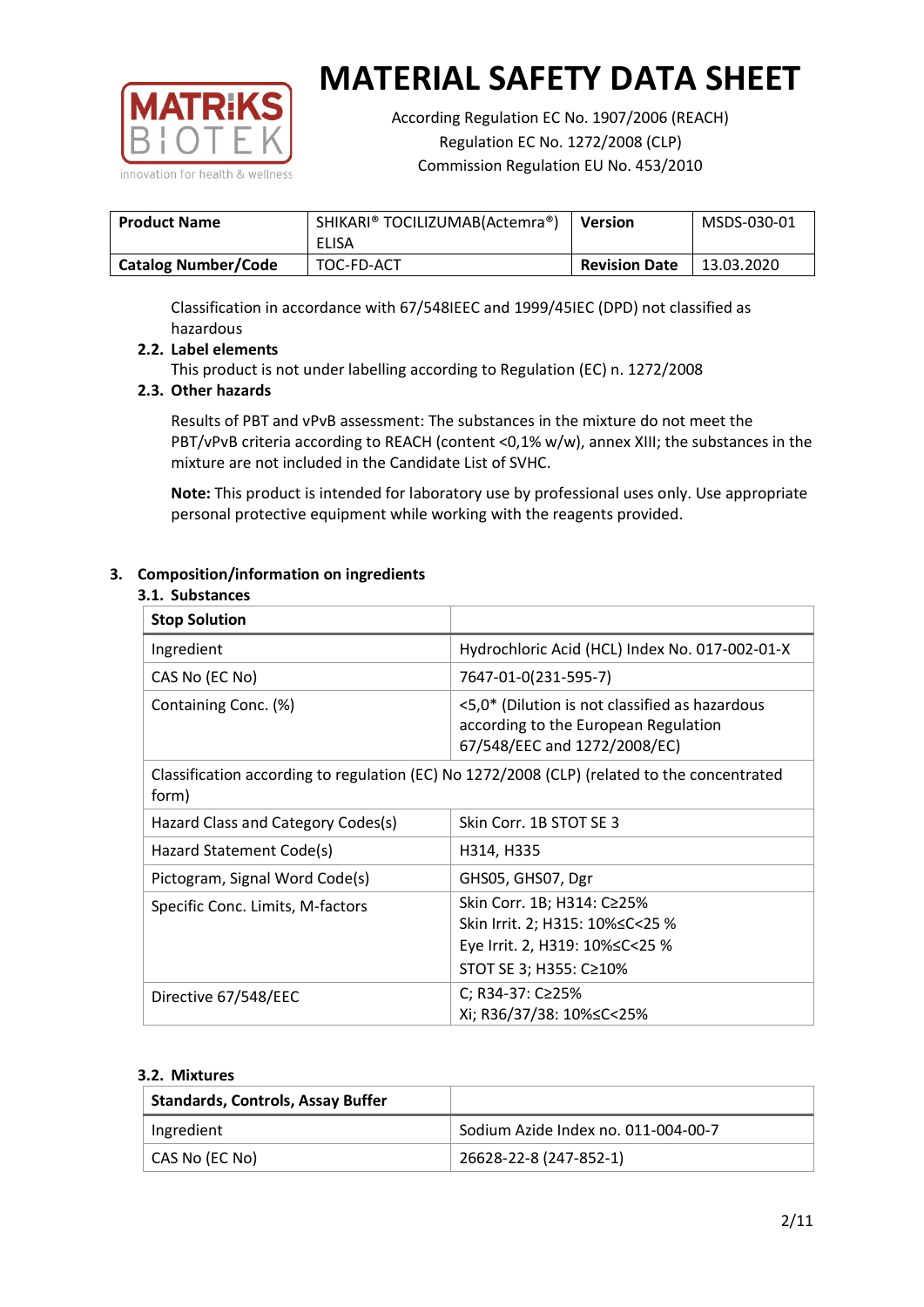

According Regulation EC No. 1907/2006 (REACH) Regulation EC No. 1272/2008 (CLP) Commission Regulation EU No. 453/2010

| <b>Product Name</b>        | SHIKARI® TOCILIZUMAB(Actemra®)<br>ELISA | <b>Version</b>       | MSDS-030-01 |
|----------------------------|-----------------------------------------|----------------------|-------------|
| <b>Catalog Number/Code</b> | TOC-FD-ACT                              | <b>Revision Date</b> | 13.03.2020  |

| Containing Conc. (%)                                                                                 | <0,001 % (Dilution is not classified as hazardous<br>according to the European Regulation<br>67/548/EEC and 1272/2008/EC) |  |
|------------------------------------------------------------------------------------------------------|---------------------------------------------------------------------------------------------------------------------------|--|
| Classification according to regulation (EC) No 1272/2008 (CLP) (related to the concentrated<br>form) |                                                                                                                           |  |
| Hazard Class and Category Codes(s)                                                                   | Acute Tox. 2 (oral)                                                                                                       |  |
|                                                                                                      | Acute Tox. 1 (dermal)                                                                                                     |  |
|                                                                                                      | STOT RE 2                                                                                                                 |  |
|                                                                                                      | Acute Aquatic 1                                                                                                           |  |
|                                                                                                      | Aquatic Chronic 1                                                                                                         |  |
| Hazard Statement Code(s)                                                                             | H300, H310, H373, H400, H410                                                                                              |  |
| Pictogram, Signal Word Code(s)                                                                       | GHS06, GHS08, GHS09                                                                                                       |  |
| Specific Conc. Limits, M-factors                                                                     | M-Factor-Aquatic Acute:1                                                                                                  |  |
| Directive 67/548/EEC                                                                                 | R23/24/25-36/37/38-50/53                                                                                                  |  |

| Conjugate                          |                                                                                                                                                  |
|------------------------------------|--------------------------------------------------------------------------------------------------------------------------------------------------|
| Ingredient                         | Proclin 150 Index no. 613-167-00-5                                                                                                               |
|                                    | Proclin 150 is a mixture of substances of the<br>components, 5-Chloro-2-methyl-4-isothiazolin-3-<br>one and 2-Methyl-2H -isothiazol-3-one (3:1). |
| CAS No (EC No)                     | 55965-84-9                                                                                                                                       |
| Containing Conc. (%)               | <0,0015% (Dilution is not classified as hazardous<br>according to the European Regulation<br>67/548/EEC and 1272/2008/EC)                        |
| form)                              | Classification according to regulation (EC) No 1272/2008 (CLP) (related to the concentrated                                                      |
| Hazard Class and Category Codes(s) | Acute Tox, 3<br>Skin Corr. 1B<br>Skin Sens. 1<br>Acute Aquatic 1<br><b>Aquatic Chronic 1</b>                                                     |
| Hazard Statement Code(s)           | H301, H311, H314, H317, H331, H400, H410                                                                                                         |
| Pictogram, Signal Word Code(s)     | GHS05, GHS07, GHS09                                                                                                                              |
| Specific Conc. Limits, M-factors   | ≥0,6%: Skin Corr. 1B, H314<br>0,06 - < 0,6%: Skin Irrit. 2, H315<br>0,06 - < 0,6 %: Eye Irrit. 2, H319                                           |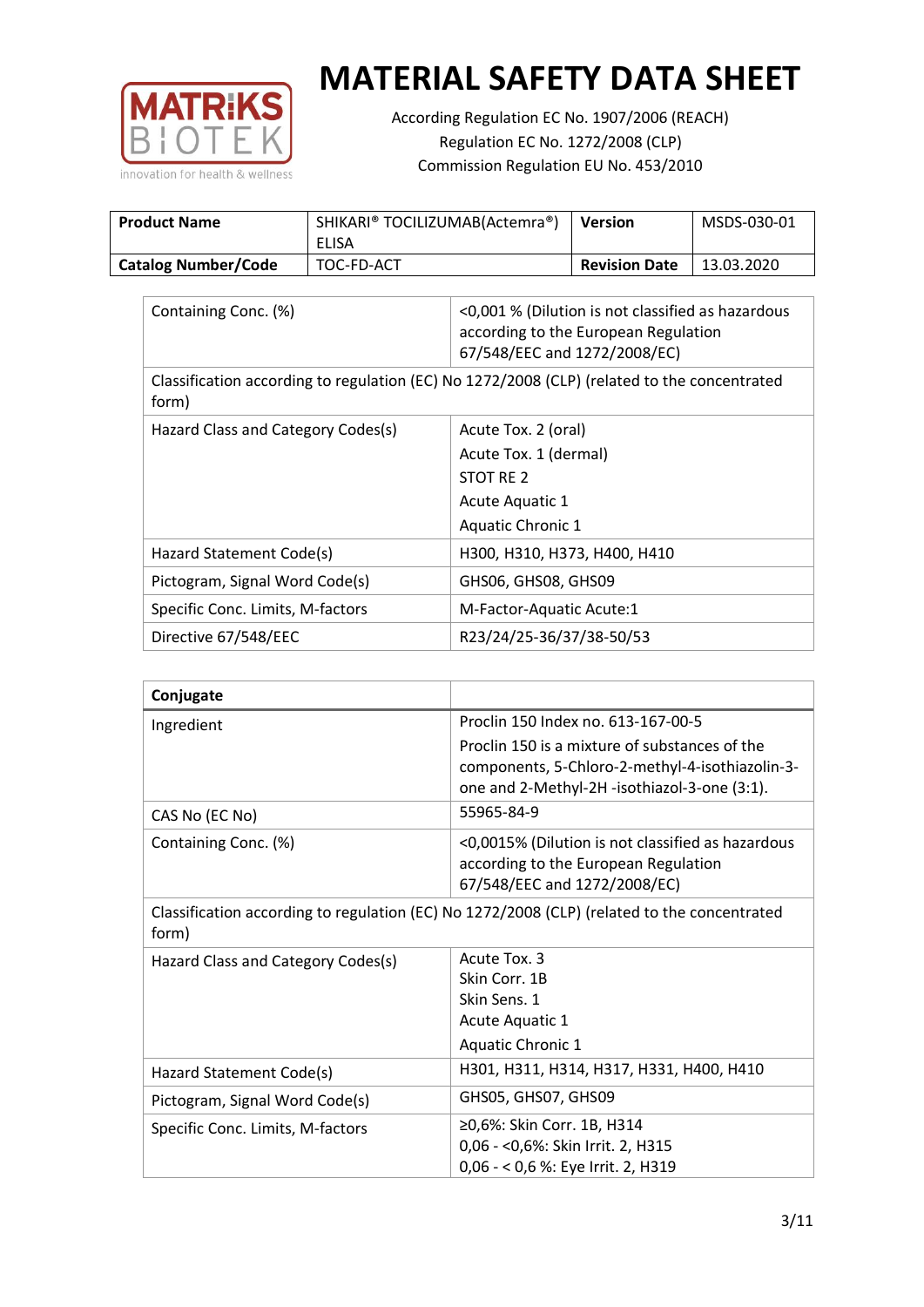

According Regulation EC No. 1907/2006 (REACH) Regulation EC No. 1272/2008 (CLP) Commission Regulation EU No. 453/2010

| <b>Product Name</b>        | SHIKARI® TOCILIZUMAB(Actemra®)<br>ELISA | <b>Version</b>       | MSDS-030-01 |
|----------------------------|-----------------------------------------|----------------------|-------------|
| <b>Catalog Number/Code</b> | TOC-FD-ACT                              | <b>Revision Date</b> | 13.03.2020  |

|                      | ≥0,0015 %: Skin Sens. 1, H317                |
|----------------------|----------------------------------------------|
|                      | M-Factor - Aquatic Acute: 10                 |
| Directive 67/548/EEC | T; N R:23/24/25-34-35-50/53                  |
|                      | $\frac{1}{2}$ S: (2-)26-28-36/37/39-45-60-61 |

## **4. First-aid measures**

## **4.1. Description of first aid measures**

General advice: No special measures required. Consult physician in case of complaints. If inhaled: Supply fresh air.

In case of skin contact: Immediately flush skin with plenty of water. Cold water may be used. Remove contaminated clothing and shoes.

In case of eye contact: Check for and remove any contact lenses. Immediately flush eyes with plenty of water for at least 15 minutes. Cold water may be used. If swallowed: Rinse mouth with plenty of water

## **4.2. Most important symptoms and effects, both accurate and delayed**

There are no hazards under normal use conditions. Direct contact with eyes may cause slight and temporary irritation. Swallowing of larger amounts may lead to stomachache, vomiting or diarrhea.

# **4.3. Indication of any immediate medical attention and special treatment needed** No specific therapy known. Use supportive and symptomatic treatment.

# **5. Fire-fighting measures**

# **5.1. Extinguishing media**

Suitable extinguishing media: Water spray, alcohol resistant foam, dry-powder, carbon dioxide

Unsuitable extinguishing media: Direct water stream

- **5.2. Special hazards arising from the substance mixture** To the best of our knowledge, no special hazards can be defined
- **5.3. Advice for fire-fighters** No data available.

# **6. Accidental release measures**

- **6.1. Personal precautions, protective equipment and emergency procedures** Wear appropriate protective gloves and clothes.
- **6.2. Environmental precautions**

Dilute with plenty of water. Do not allow to enter sewers/surface or ground water.

## **6.3. Methods and materials for containment and cleaning up** Absorb with liquid-binding material (sand, diatomite, acid binders, universal binders, sawdust).

**6.4. Reference to other sections**

For personal protection see section 8.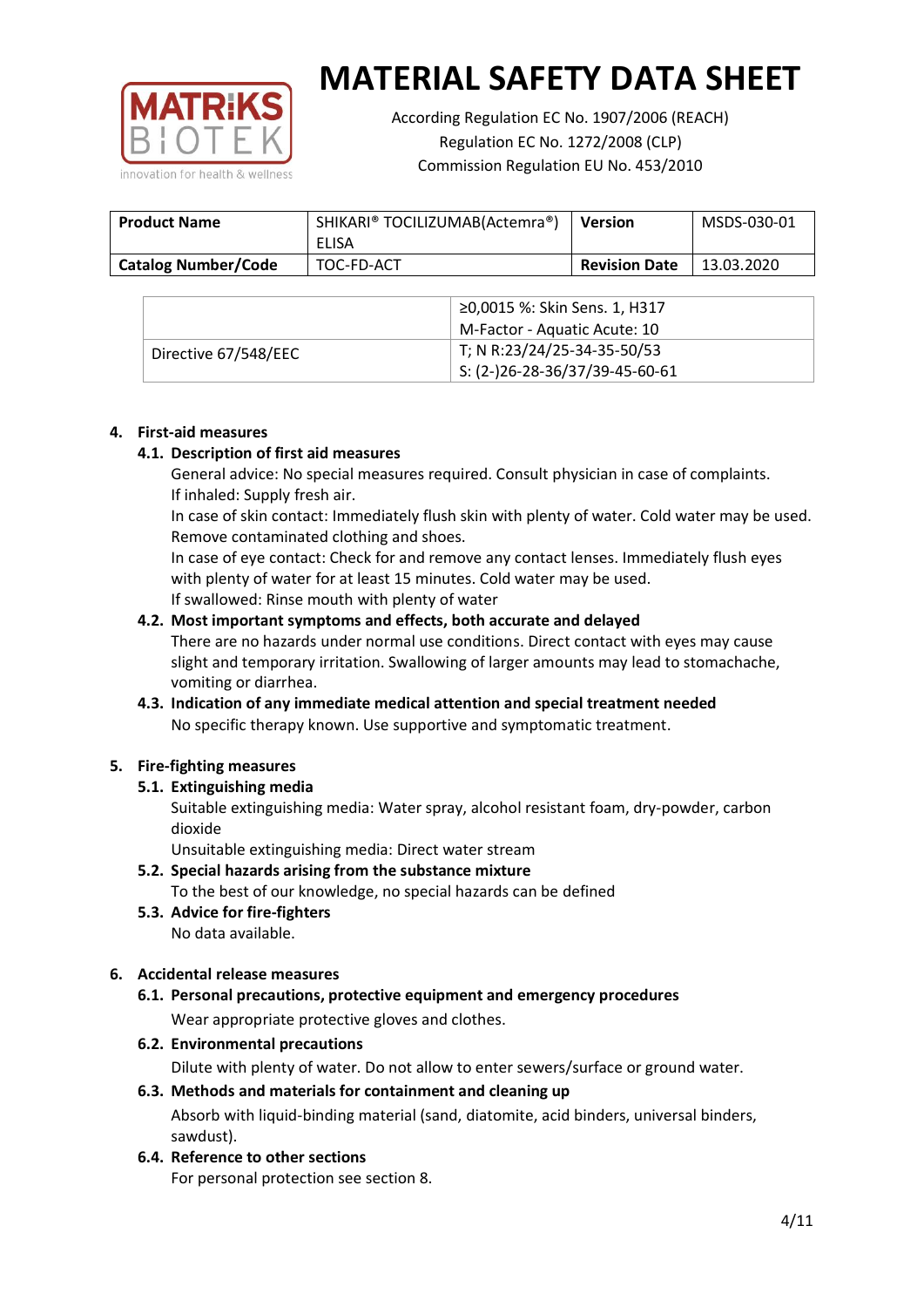

According Regulation EC No. 1907/2006 (REACH) Regulation EC No. 1272/2008 (CLP) Commission Regulation EU No. 453/2010

| SHIKARI® TOCILIZUMAB(Actemra®)<br><b>Product Name</b> |            | <b>Version</b>       | MSDS-030-01 |
|-------------------------------------------------------|------------|----------------------|-------------|
|                                                       | ELISA      |                      |             |
| <b>Catalog Number/Code</b>                            | TOC-FD-ACT | <b>Revision Date</b> | 13.03.2020  |

For disposal see section 13.

# **7. Handling and storage**

# **7.1. Precautions for safe handling**

Use all reagents in accordance with the relevant package insert provided with the product. Do not smoke, eat, drink or apply cosmetics in areas where kit reagents are handled. Wear disposable latex gloves when handling reagents.

Never pipet by mouth and avoid contact of reagents and specimens with skin and mucous membranes.

Handling should be done in accordance with the procedures defined by an appropriate national biohazard safety guideline or regulation.

Use all reagents in accordance with the relevant package insert provided with the product.

# **7.2. Conditions for safe storage, including any incompatibilities**

Store in tightly closed original packages or appropriately labeled alternate vessels. Store in dry, bunded areas. Keep away from direct sunlight and heat sources. Recommended storage temperature: 10-30°C (shipment), 2-8°C (long term storage). Protect from freezing. Keep away from food and drinks. Keep away from acids and heavy metals. Keep out of the reach of children.

#### **7.3. Specific end uses**

For EU diagnostic product. For the rest of the world "Research use only".

# **8. Exposure controls/personel protection**

#### **8.1. Control parameters**

Indicative occupational exposure limit ES (2000/39IEC, Directive 2006/15IEC and Directive 2009/161IEC):

| <b>CAS</b> | <b>Substance</b> | Indicative occupational exposure limit |                       |
|------------|------------------|----------------------------------------|-----------------------|
|            | name             |                                        |                       |
| 26628-22-8 | Sodium Azide     | OEL mean (time-weighted 8 h):          | 0,1 mg/m <sup>3</sup> |
|            |                  | OEL short term (LS min):               | 0,3                   |
|            |                  | Notation: Skin                         |                       |

National work-place occupational exposure limits (only selected lands are displayed):

| <b>CAS</b> | <b>Substance</b> | <b>Occupational exposure limits</b> |                         |  |
|------------|------------------|-------------------------------------|-------------------------|--|
|            | name             |                                     |                         |  |
| 26628-22-8 | Sodium Azide     | Turkey                              |                         |  |
|            |                  | PEL:                                | $0,1 \,\mathrm{mg/m^3}$ |  |
|            |                  | NPEL-P:                             | 0,3 mg/m <sup>3</sup>   |  |
|            |                  | D - absorb through skin             |                         |  |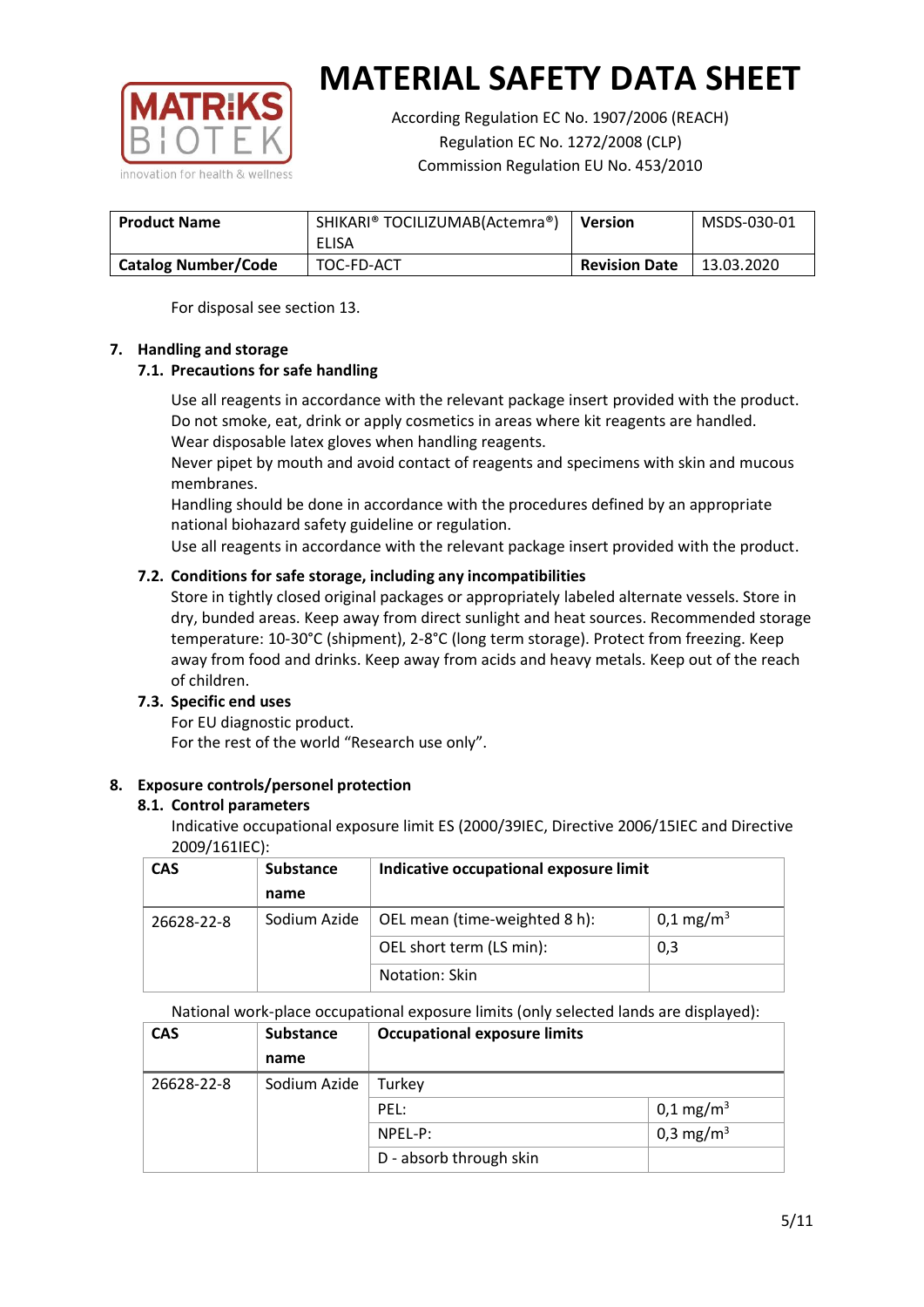

According Regulation EC No. 1907/2006 (REACH) Regulation EC No. 1272/2008 (CLP) Commission Regulation EU No. 453/2010

| <b>Product Name</b>        | SHIKARI® TOCILIZUMAB(Actemra®)<br>ELISA | <b>Version</b>       | MSDS-030-01 |
|----------------------------|-----------------------------------------|----------------------|-------------|
| <b>Catalog Number/Code</b> | TOC-FD-ACT                              | <b>Revision Date</b> | 13.03.2020  |

|  | I - irritating to mucosa (eye, airways) |                         |
|--|-----------------------------------------|-------------------------|
|  | and skin                                |                         |
|  | Government Regulation no.               |                         |
|  | 361/2007 Coll.                          |                         |
|  | Slovakia                                |                         |
|  | NPEL mean:                              | $0,1 \,\mathrm{mg/m^3}$ |
|  | NPEL short-term:                        | 0,3 mg/m <sup>3</sup>   |
|  | Note K: absorbed through skin           |                         |
|  | Regulation 300/2007 Coll. (SK),         |                         |
|  | Appendix 1                              |                         |
|  | Germany                                 |                         |
|  | AGW - time weighted mean:               | 0,2 mg/m <sup>3</sup>   |
|  | Short-term factor:                      | 2(1)                    |
|  | 1RGS-900                                |                         |
|  | United Kingdom                          |                         |
|  | TWA:                                    | $0,1 \text{ mg/m}^3$    |
|  | STEL:                                   | 0,3 mg/m <sup>3</sup>   |
|  | France                                  |                         |
|  | TWA:                                    | $0,1 \text{ mg/m}^3$    |
|  | STEL:                                   | 0,3 mg/m <sup>3</sup>   |

#### Other recommended values: not set

| CAS | Substance name $\vert$ OEL - equivalents |   |
|-----|------------------------------------------|---|
|     | $\overline{\phantom{0}}$                 | - |
|     |                                          |   |

Indicative biological limits (Turkey, *432/2003* Coll.): not set

| Substance                | <b>Evaluated as</b>      | Limit values             |
|--------------------------|--------------------------|--------------------------|
| $\overline{\phantom{0}}$ | $\overline{\phantom{0}}$ | $\overline{\phantom{0}}$ |

DNEL: not available for the mixture. PNEC: not available for the mixture.

# **8.2. Exposure controls**

General hygiene directives should be considered.

Keep away from food stuffs and beverages. Wash hands before breaks and at the end of the working day

#### **Personal protective equipment:**

| <b>Respiratory protection:</b> | Not required                                                      |
|--------------------------------|-------------------------------------------------------------------|
| Skin protection                | Protective gloves of nitrile or nature latex, satisfying the norm |
|                                | <b>DIN EN 455</b>                                                 |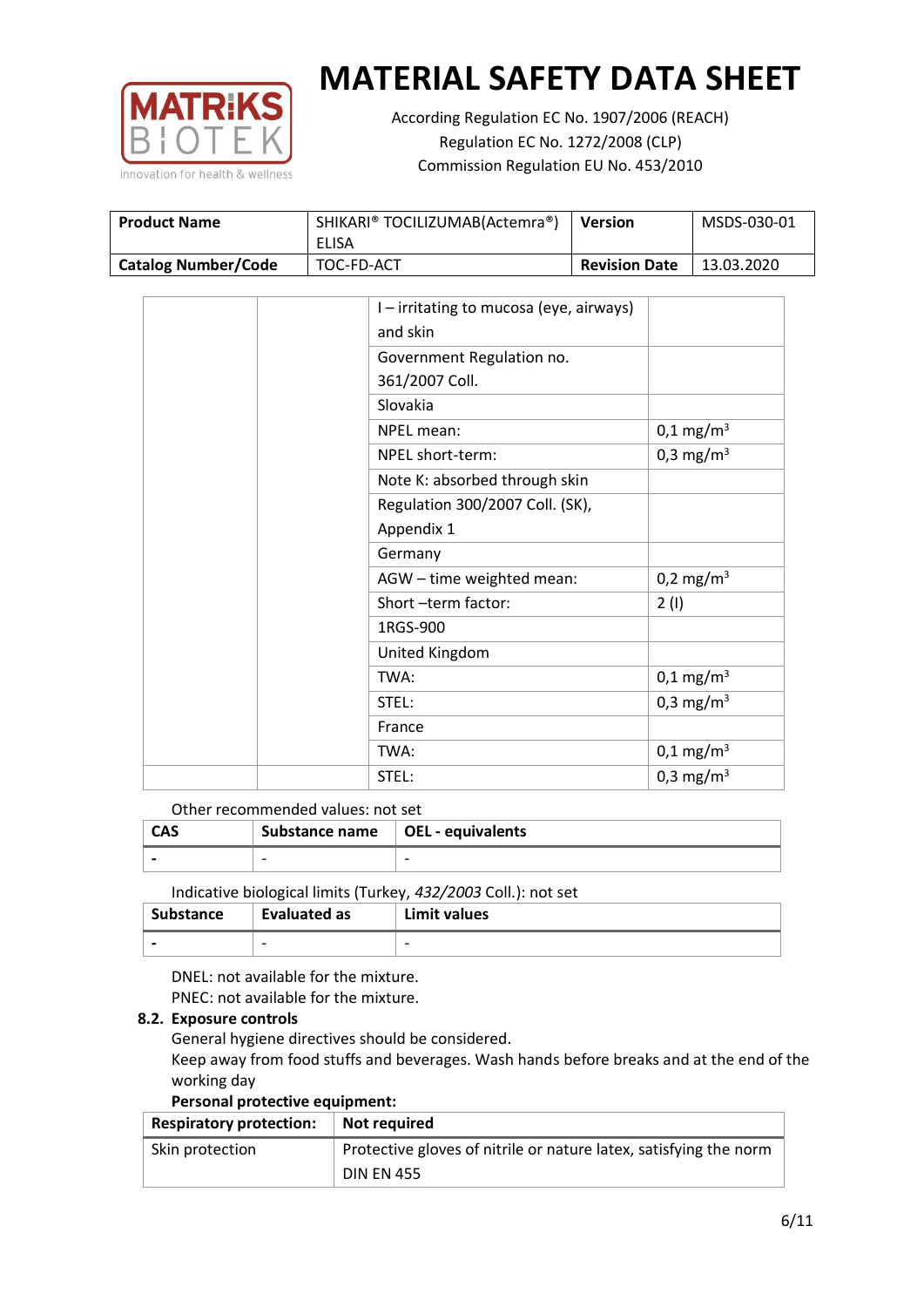

According Regulation EC No. 1907/2006 (REACH) Regulation EC No. 1272/2008 (CLP) Commission Regulation EU No. 453/2010

| <b>Product Name</b>        | SHIKARI® TOCILIZUMAB(Actemra®)<br>ELISA | <b>Version</b>       | MSDS-030-01 |
|----------------------------|-----------------------------------------|----------------------|-------------|
| <b>Catalog Number/Code</b> | TOC-FD-ACT                              | <b>Revision Date</b> | 13.03.2020  |

| Eye/Face protection | Safety glasses with side shields confirming to EN 166 (EN),<br>NIOSH (US) |
|---------------------|---------------------------------------------------------------------------|
| Body protection     | Impenetrable protective clothing                                          |

# **9. Physical and chemical properties**

# **9.1. Information on basic physical and chemical properties**

| <b>COMPONENT</b>       | <b>APPEARANCE</b> | <b>ODOR</b>     | рH             |
|------------------------|-------------------|-----------------|----------------|
| Microtiter plate       | Solid, white      | <b>Odorless</b> | Not applicable |
| Standards and controls | Liquid, colorless | <b>Odorless</b> | $7,4 \pm 0,05$ |
| Conjugate              | Liquid, red       | <b>Odorless</b> | $7,4 \pm 0,05$ |
| Assay buffer           | Liquid, blue      | <b>Odorless</b> | $7,4 \pm 0,05$ |
| Substrate solution     | Liquid, colorless | Odorless        | $3,6 - 3,8$    |
| Stop solution          | Liquid, colorless | Odorless        | $\leq 1$       |
| Wash buffer            | Liquid, colorless | Odorless        | $7,4 \pm 0,05$ |

| <b>For All Components</b>                    |                                              |  |  |
|----------------------------------------------|----------------------------------------------|--|--|
| Odor threshold                               | No data available                            |  |  |
| Melting point/freezing point                 | No data available                            |  |  |
| Initial boiling point and range              | No data available                            |  |  |
| Flash point                                  | No data available                            |  |  |
| Evaporation rate                             | No data available                            |  |  |
| Flammability (solid, gas)                    | No data available                            |  |  |
| Upper/lower flammability or explosive limits | No data available                            |  |  |
| Vapour pressure                              | No data available                            |  |  |
| Vapour density                               | No data available                            |  |  |
| Relative density                             | No data available                            |  |  |
| Solubility(ies)                              | Fully miscible                               |  |  |
| Partition coefficient: n-octanol water       | No data available                            |  |  |
| Auto-ignition temperature                    | Product is not self-igniting                 |  |  |
| Decomposition temperature                    | No data available                            |  |  |
| Viscosity                                    | No data available                            |  |  |
| <b>Explosive properties</b>                  | Product does not present an explosion hazard |  |  |
| Oxidizing properties                         | No data available                            |  |  |

# **9.2. Other information**

No other information available.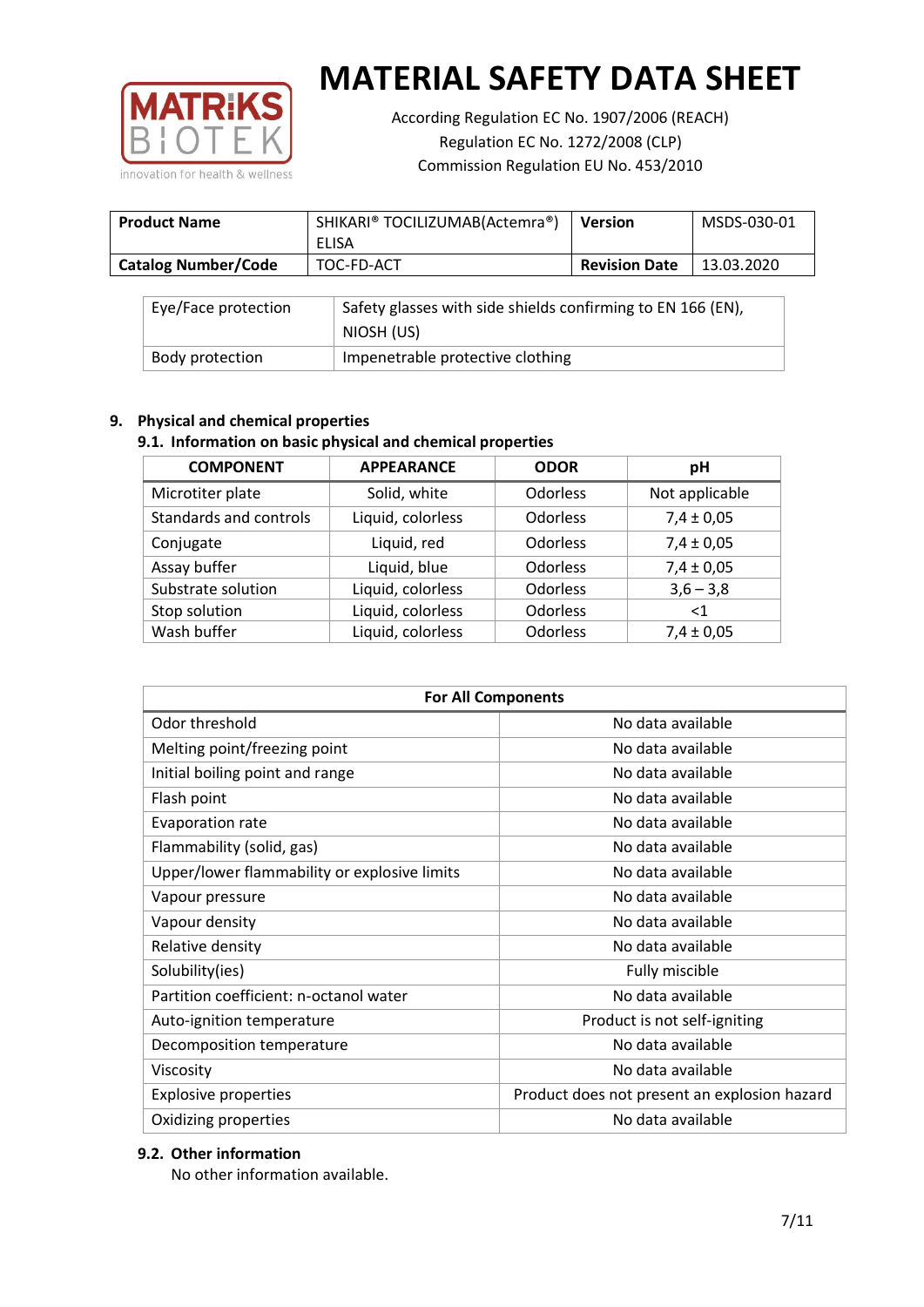

According Regulation EC No. 1907/2006 (REACH) Regulation EC No. 1272/2008 (CLP) Commission Regulation EU No. 453/2010

| SHIKARI® TOCILIZUMAB(Actemra®)<br><b>Product Name</b> |            | <b>Version</b>       | MSDS-030-01 |
|-------------------------------------------------------|------------|----------------------|-------------|
|                                                       | ELISA      |                      |             |
| <b>Catalog Number/Code</b>                            | TOC-FD-ACT | <b>Revision Date</b> | 13.03.2020  |

## **10. Stability and reactivity**

## **10.1. Reactivity**

Not reactive under normal conditions of storage and manipulation. Sodium azide has been reported to form lead or copper azide in laboratory plumbing (heavy metals) which may explode on percussion. Treatment of sodium azide with strong acids gives hydrazoic acid, which is also extremely toxic.

## **10.2. Chemical stability**

Mixture is chemically stable under normal conditions of storage and manipulation. Overheating may cause thermal decomposition.

## **10.3. Possibility of hazardous reactions**

Sodium azide has been reported to form lead or copper azide in laboratory plumbing (heavy metals) which may explode on percussion.

#### **10.4. Conditions to avoid**

Stable under normal conditions. Keep away from direct sunlight and heat sources. Do not mix with strong acids and heavy metals.

#### **10.5. Incompatible materials**

Strong acids, heavy metals, halogenated hydrocarbons.

# **10.6. Hazardous decomposition products**

Material does not decompose at ambient temperatures. Incomplete combustion and thermolysis may produce toxic, irritating and flammable decomposition products (such as carbon monoxide, carbon dioxide, sooth, aldehydes and other products of organic compounds decomposition, sulfur / nitrogen oxides).

#### **11. Toxicological information**

# **11.1. Information on toxicological effects**

#### **11.1.1. Acute toxicity**

Based on available data, the classification criteria are not met. Based on composition, the mixture has low acute toxicity and no adverse effects for human health are expected under applicable conditions of exposure sodium azide.

# **11.1.2. Skin corrosion/irritation**

Based on available data, the classification criteria are not met. Prolonged or repeated skin contact may cause mild irritation and dermatitis (skin inflammation). However, these effects do not required classification

# **11.1.3. Serious eye damage/irritation**

Based on available data, the classification criteria are not met. Direct contact with eyes may cause slight and temporary irritation. However, these effects do not required classification

# **11.1.4. Respiratory or skin sensitization**

Based on available data, the classification criteria are not met. Compounds have no sensitization effects.

#### **11.1.5. Germ cell mutagenicity**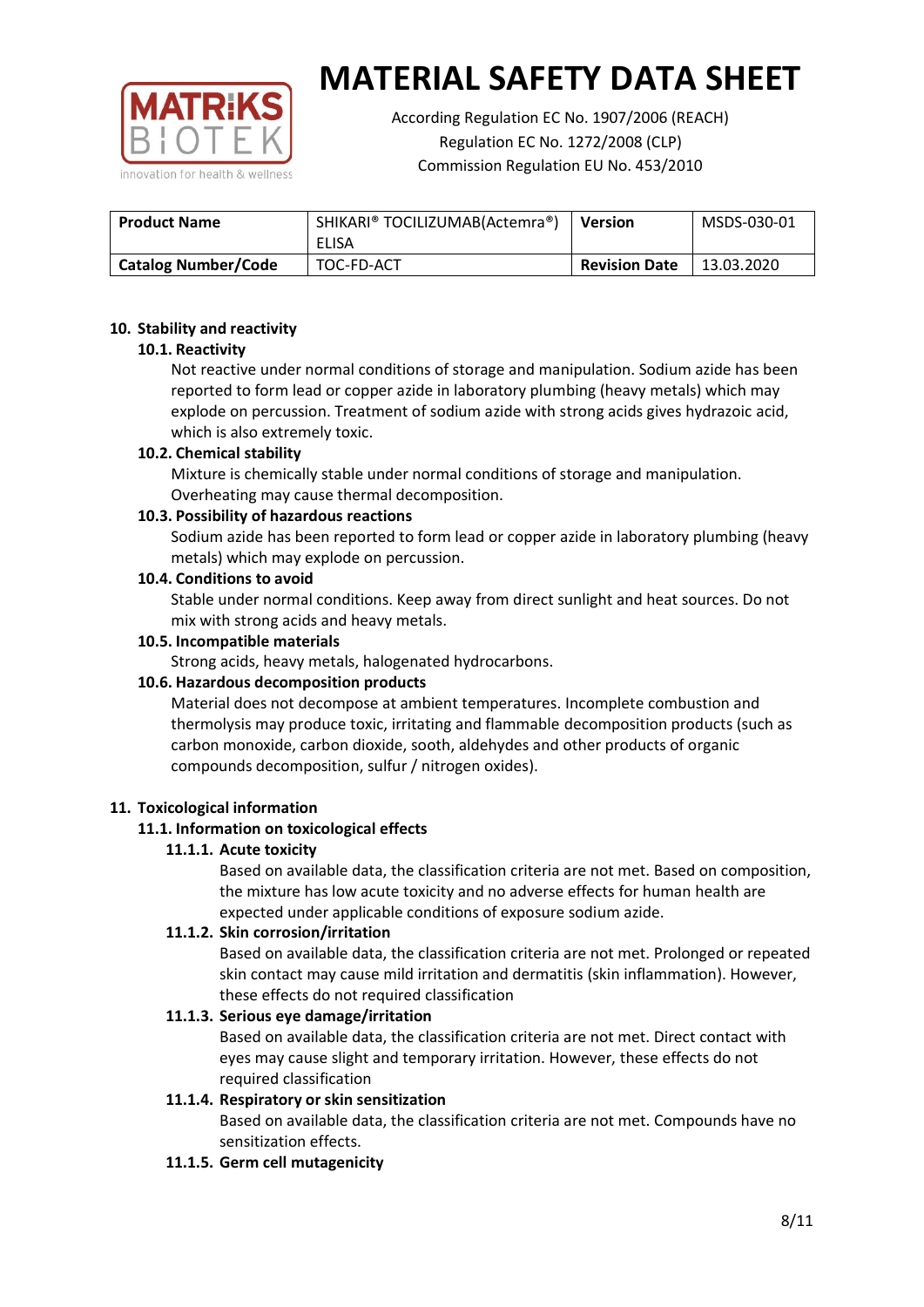

According Regulation EC No. 1907/2006 (REACH) Regulation EC No. 1272/2008 (CLP) Commission Regulation EU No. 453/2010

| <b>Product Name</b>        | SHIKARI® TOCILIZUMAB(Actemra®) |                      | MSDS-030-01 |
|----------------------------|--------------------------------|----------------------|-------------|
|                            | ELISA                          |                      |             |
| <b>Catalog Number/Code</b> | TOC-FD-ACT                     | <b>Revision Date</b> | 13.03.2020  |

Based on available data, the classification criteria are not met. Compounds have no potential for mutagenic activity.

## **11.1.6. Carcinogenicity**

Based on available data, the classification criteria are not met. Compounds have no potential for carcinogenic activity.

# **11.1.7. Reproductive toxicity**

Based on available data, the classification criteria are not met. Compounds have no potential for reproductive toxicity.

## **11.1.8. STOT-single exposure**

Based on available data, the classification criteria are not met

## **11.1.9. STOT-repeated exposure**

Based on available data, the classification criteria are not met.

## **11.1.10. Aspiration hazard**

Based on available data, the classification criteria are not met.

## **12. Ecological information**

#### **12.1. Toxicity**

No data available.

- **12.2. Persistence and degradability** No data available.
- **12.3. Bio accumulative potential** No data available.

**12.4. Mobility in soil**

No data available.

# **12.5. Results of PBT and vPvB assessment**

The substances in the mixture do not meet the PBT/vPvB criteria according to REACH, annex XIII (content <0,1% w/w); the substances in the mixture are not included in the Candidate List of SVHC.

#### **12.6. Other adverse effects** No data available.

# **13. Disposal considerations**

# **13.1. Waste treatment methods**

Product: Waste should be disposed of in accordance with federal, state and local environmental control regulations. Must not be composed together with household garbage.

Uncleaned packaging: Waste should be disposed of in accordance with federal, state and local environmental control regulations. Must not be composed together with household garbage.

General notes: Water hazard class 1 (German Regulation) (Self-assessment): Slightly hazardous for water. Do not allow undiluted product or large quantities of it to reach ground water, water course or sewage system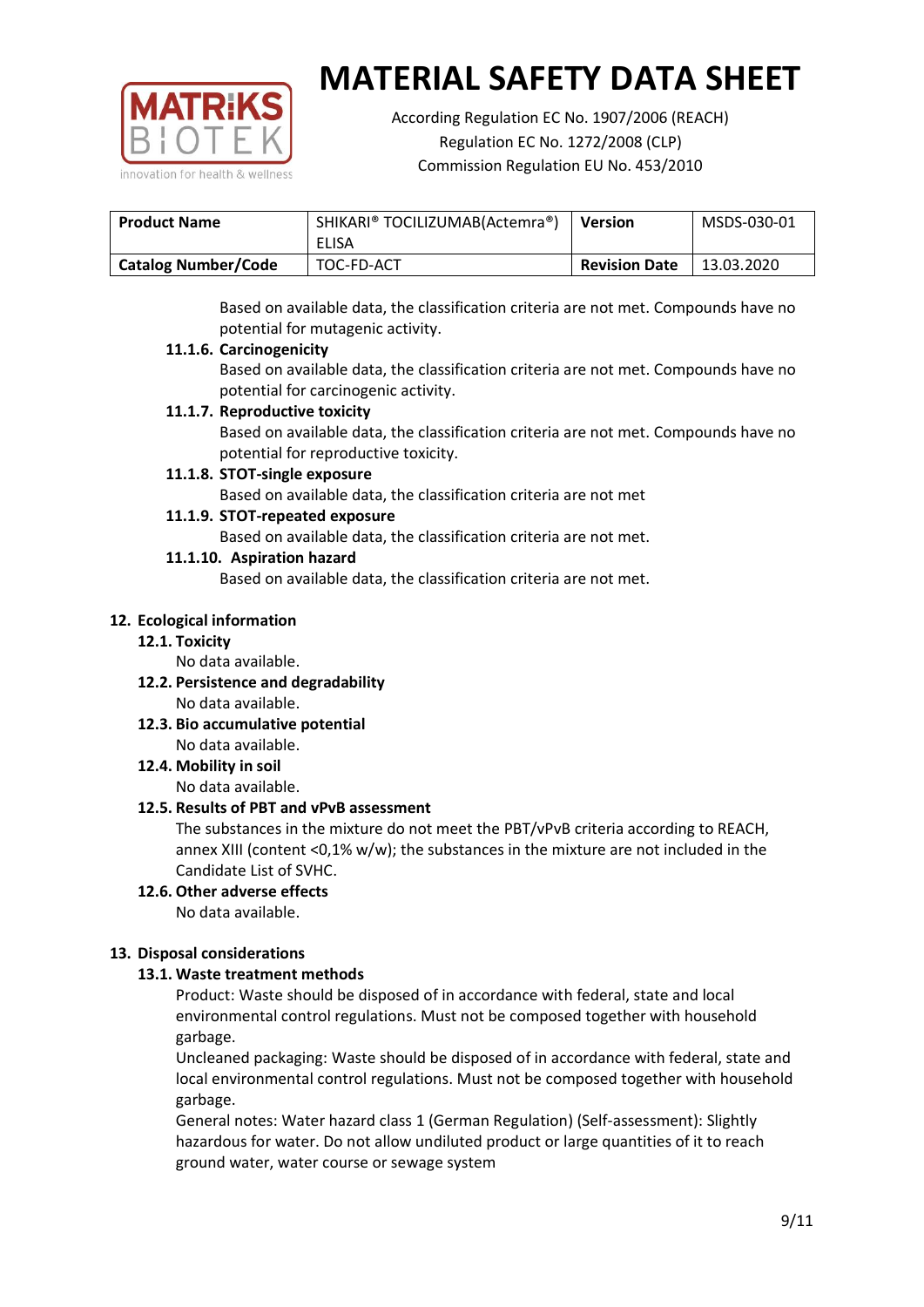

According Regulation EC No. 1907/2006 (REACH) Regulation EC No. 1272/2008 (CLP) Commission Regulation EU No. 453/2010

| <b>Product Name</b>        | SHIKARI® TOCILIZUMAB(Actemra®)<br>ELISA | <b>Version</b>       | MSDS-030-01 |
|----------------------------|-----------------------------------------|----------------------|-------------|
| <b>Catalog Number/Code</b> | TOC-FD-ACT                              | <b>Revision Date</b> | 13.03.2020  |

## **14. Transport information**

The mixture is not classified as dangerous for transport according to ADR/RID/IMDG/ICAO/IATA/ DGR

- **14.1. UN number:** None
- **14.2. Un proper shipping name:** None
- **14.3. Transport hazard class(es):** None
- **14.4. Packing group:** None
- **14.5. Environmental hazards:** None
- **14.6. Special precautions for user:** Not applicable.
- **14.7. Transport in bulk according to Annex II of MARPOL 73/78 and the IBC Code:** Not applicable.

#### **15. Regulatory information**

This Safety Data Sheet is prepared according to;

REGULATION (EC) No 1907/2006 OF THE EUROPEAN PARLIAMENT AND OF THE COUNCIL of 18 December 2006 concerning the Registration, Evaluation, Authorization and Restriction of Chemicals (REACH), establishing a European Chemicals Agency, amending Directive 1999/45/EC and repealing Council Regulation (EEC) No 793/93 and Commission Regulation (EC) No 1488/94 as well as Council Directive 76/769/EEC and Commission Directives 91/155/EEC, 93/67/EEC, 93/105/EC and 2000/21/EC

## **15.1. Safety, health and environmental regulations/legislation specific for the substance or mixture**

No data available.

# **15.2. Chemical safety assessment**

No data available.

#### **16. Other information**

## **16.1. "H code" and "R Phrases" used in this document**

| H301 | Toxic if swallowed |
|------|--------------------|
|      |                    |

- H311 Toxic in contact with skin
- H314 Causes severe skin burns and eye damage
- H315 Causes skin irritation
- H317 May cause an allergic skin reaction
- H319 Cause serious eye irritation
- H331 Toxic if inhaled
- H335 May cause respiratory irritation
- H400 Very toxic to aquatic life